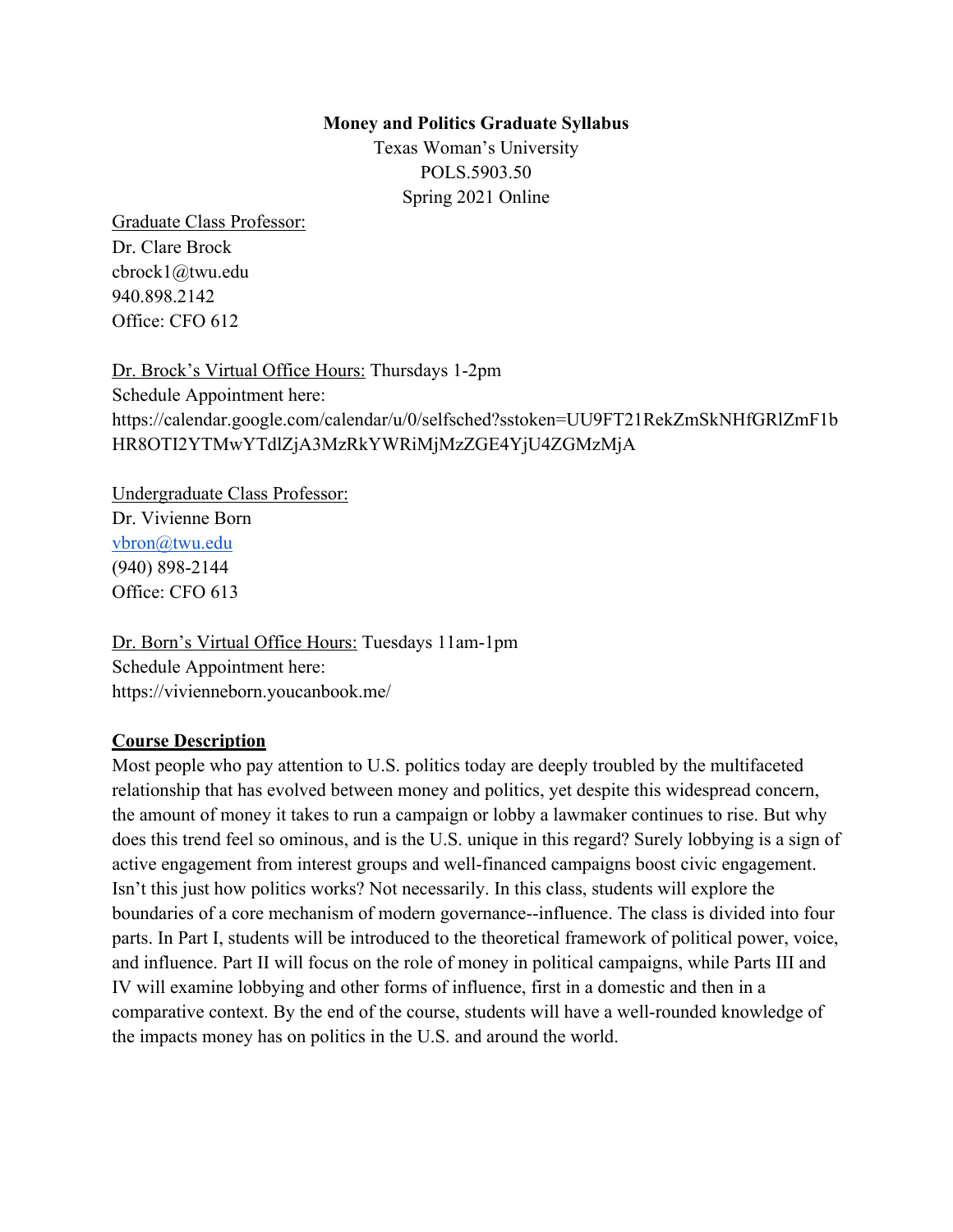### **Measurable Student Learning Outcomes**

Upon successful completion of this course, students will be able to:

- Accurately describe the regulatory landscape of campaign finance and lobbying law
- Effectively apply political theories, including theories of collective action, influence, and subsystem dynamics, to understand how money influences policy outcomes
- Critically analyze the impact of lobbying and campaign finance laws on policy outcomes and regulatory systems in the United States and in the comparative context
- Appropriately evaluate regulations and laws restricting the flow of money into politics both domestically and comparatively
- Recognize and assess the kinds of trade-offs involved in making campaign finance and lobbying laws in a comprehensive manner

Each of the above student learning outcomes must be performed at an appropriate level as stated in each course assignment requirements, grading scale or rubric.

# **Materials**

Readings and media posted to canvas

# **Assignments**

Participation (100 points - 20 points per meeting) Annotations in Perusall (105 points; 3 points each, 35 required) Literature review (100 points) Final Exam (100 points)

Total Possible Points: 405 points

 $A = 364 - 405$  points  $B = 324 - 363$  points  $C = 283 - 323$  points  $D = 243 - 282$  points  $F = 242$  points or fewer

# **A. Assignment Breakdown**

Course Readings and Lectures:

Each student is expected to read the assigned material as detailed in the course calendar. In addition, there will be corresponding video(s) for each module and other supplemental material, posted online. Students will be held accountable for assigned material via the course assignments, discussion, and exams. Readings and professor lectures create the core of the online course experience. Making appropriate use of these materials will have a significant impact on your grades.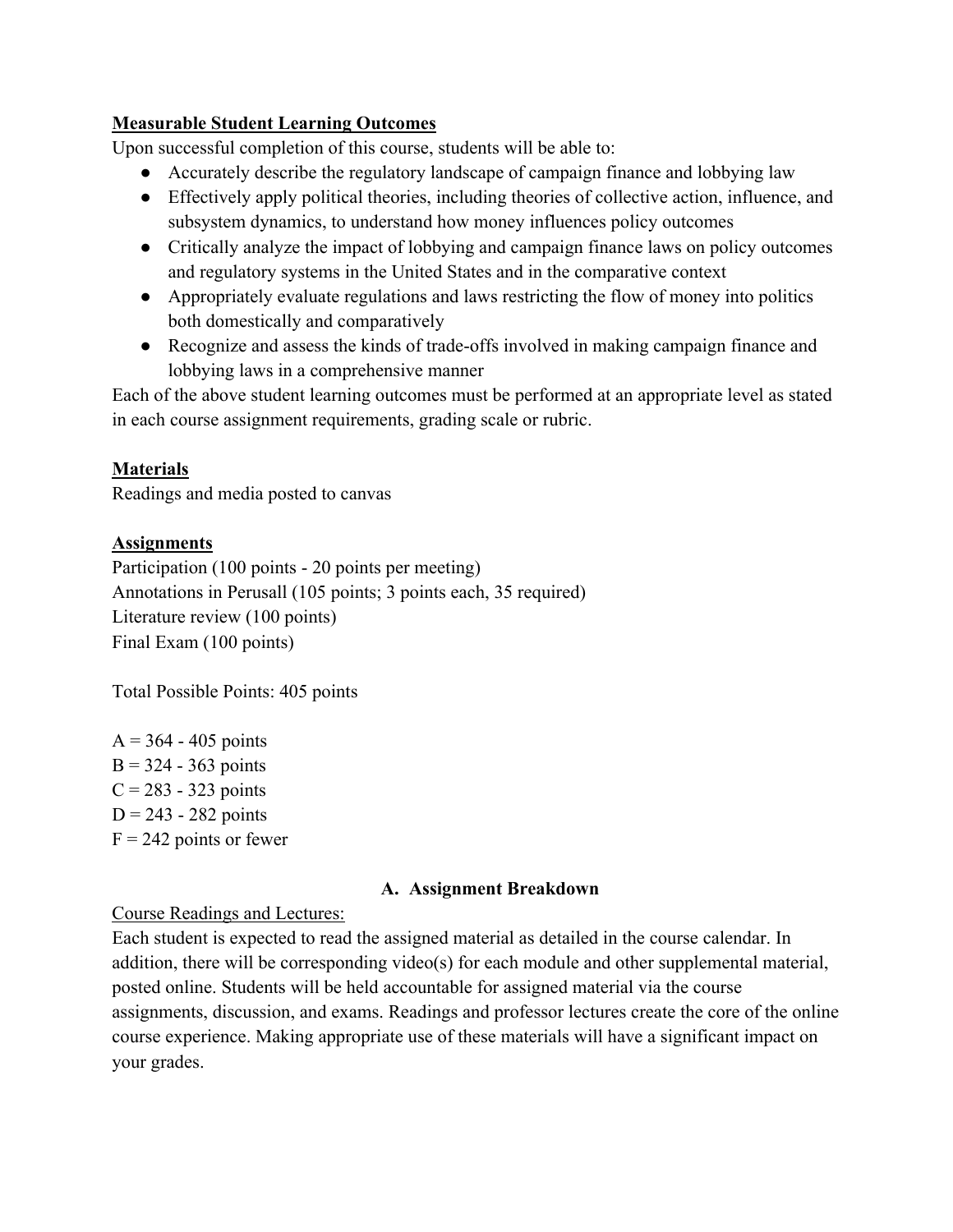It is vital that you manage your time and maintain a high degree of self-discipline to ensure your success in any graduate course, but this is particularly true of an online course. If you fall behind it is difficult to adequately address the topics or complete assignments, often leading to a snowballing effect and eventual failure. The pace of this course is about 3-4 chapters or articles per week for graduate students, plus assigned podcasts and videos, during the full length of the term.

### Synchronous Zoom Discussions and Attendance

The class will meet synchronously on zoom, once a month, throughout the semester for a total of four meetings (dates listed in course calendar). These meetings are intended to establish class community, clarify course material, and provide an opportunity for discussion and exploration of course content.

Given the infrequent nature of our synchronous zoom meetings, all students will be expected to attend zoom meetings for their entirety - showing up on time and remaining on the video until dismissed. Failure to attend zoom meetings, in their entirety (unless an exemption has been previously discussed or in the event of an emergency), will be reflected in your participation grade, which is based solely on these meetings.

Zoom meetings are worth 100 points on your final course grade, meaning that each of the four zoom sessions are worth 25 points.

- Full credit (25 points) will be allocated to students who attend zoom meetings for the entirety of the allotted time and engage in discussion productive and respectfully.
- Partial credit (10-20 points) will be awarded to students who attend zoom meetings but do not participate fully or who arrive late or leave early (unless previously arranged).
- Students will receive no credit for a missed zoom meeting.

### Perusall Annotations

Each week, students are expected to complete a set of assigned readings as detailed in the course calendar. Students will use Perusall to engage interactively with the readings and each other. While these summaries are intended to provide accountability for course material, their more valuable purpose is in requiring students to think critically about the assigned readings and process the main messages of each reading. Examples and a complete description of grading will be provided on canvas.

### Literature Review

Students will be asked to choose one topic from the course on which to write a literature review. Writing literature reviews is one of the most foundational skills of graduate school, and of conducting research more generally. These papers should be just 3-5 double-spaced pages in length, but often include 20 or more sources, and they serve to provide the theoretical foundation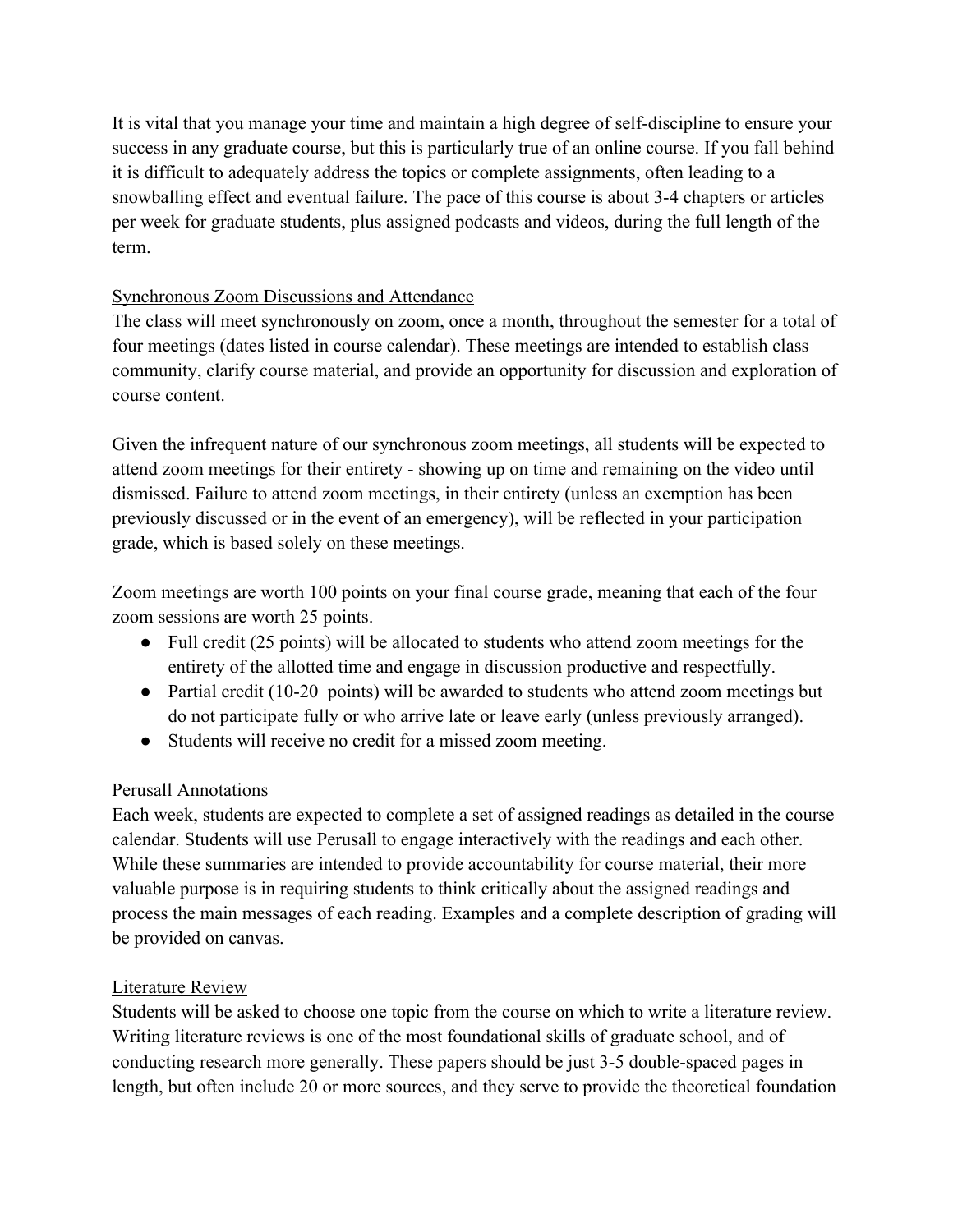for a search project. Full details on how to write a literature review, expectations, and grading will be provided on canvas.

### Final Exam

The final exam for the course will be an essay-based exam. It will be open-book, open-note, however, it will be timed, so you are encouraged to be prepared and study in advance. The exam will be made available on canvas; you will have access to the exam over the course of several days, but once you begin the exam you must finish it in the allotted time.

# **B. Important Course Policies**

## Late Work

I tend to think about late work as having two types: the type that really isn't going to matter to anybody that it's a little bit late (soft deadlines) and the type that it actually does matter (hard deadlines).

Your reading annotations, for instance, are mostly useless to you and to the class if done after the deadline because they're keyed to a particular moment in the course progression and intended to support our live zoom discussions. The conversation will move on without you, and you will be unable to adequately contribute if you do not complete the reading summaries in advance of our meetings. I may be willing to extend the weekly annotations by a day or two, but everything absolutely must be done in advance of our monthly live zoom meetings. Thus, I'm not likely to allow you to fall far behind on annotations or give you credit for very late work, because the value of annotations lies in their interactivity, and the value the discussion relies heavily on your reading being completed in advance of class.

The literature review and final exam, on the other hand, have a little more flexibility. I'm perfectly willing to let you have a two-day grace period of the literature review, if you ask for it in advance. Similarly, the final exam schedule will have flexibility built in to it. That being said, after more than a few days have passed, I cannot extend the assignment or exam further. It would not be in my best interest, or yours, to allow you to pile up assignments and complete them in the final days of the semester. **I also cannot let you go back at the end of the semester and complete work you have missed over the entire course.** I wish I could, but unfortunately grades are due very quickly at the end of the semester and I need sufficient time to meet the deadline that the university imposes on me.

If you need significantly more time on an assignment, please email or schedule a virtual meeting with me and tell me what is going on. We may be able to figure things out. My concern will always be for your progress and your ability to participate in the course. I cannot do for any one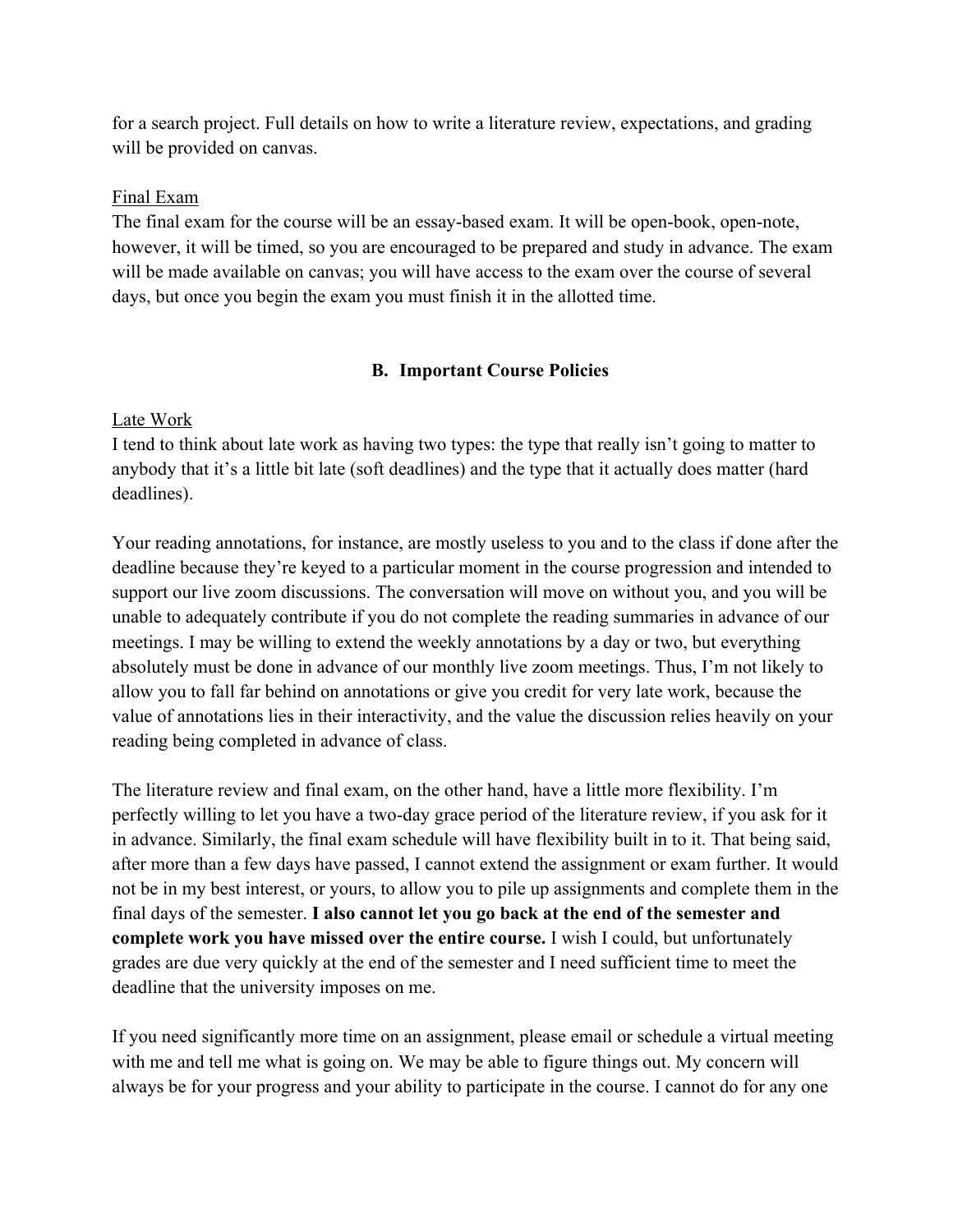student what I wouldn't do for the others, because that violates the basic fairness of a course. But fairness doesn't have to mean that everybody does everything at exactly the same time, extensions may therefore be granted occasionally if possible and if it will hurt no one else.

### Learning during a pandemic

Life is not normal right now and things are not okay. You most likely know people who have lost their jobs, have tested positive for Covid-19, been hospitalized, or perhaps even died. You may have experienced changes to your work responsibilities or family care responsibilities.

**I am fully committed to making sure that you learn everything you were hoping to learn from this class!** I will do my best to help you finish assignments, do well, and learn from and understand the class materials. If you are having trouble, I will not judge you or think less of you. I hope you will extend me the same grace. I will be flexible and lenient to the extent that I am able (see the above late policy).

You do not owe me personal information about your health (mental or physical). You are always able to talk to me about things that you are going through, though. If I can't help, I may know someone who can.

If you are struggling, need help, feel that you aren't understanding everything, do not suffer in silence. Talk to me! I will do my best to work with you and help you. Please drop in to my office hours without an appointment, schedule a specific appointment with me outside of regular office hours, or just send an email.

I want you to learn things from this class, but I primarily want you to stay healthy, balanced, and grounded during this class.

### How to get help

In almost all cases, the best way to get help is to ask as soon as you know you need it. Contact me (Prof. Brock), or stop by my virtual office hours (posted at the top of the syllabus). Asking for help is GOOD. It shows that you are aware of what you need and that you are able to take some control of your life and education, even if it is just to say, "I have no control over my life and education! Help!"

If you don't understand course material, tell someone as soon as possible. Talk to a classmate or talk to me. Everybody struggles with the material for this course at some point or another. That is expected. Don't let things snowball. It is easier to deal with difficulties earlier rather than later.

If you need help with accessibility or if you are having problems with basic needs, please see the resources linked for you on the canvas page. You cannot learn well if you are lacking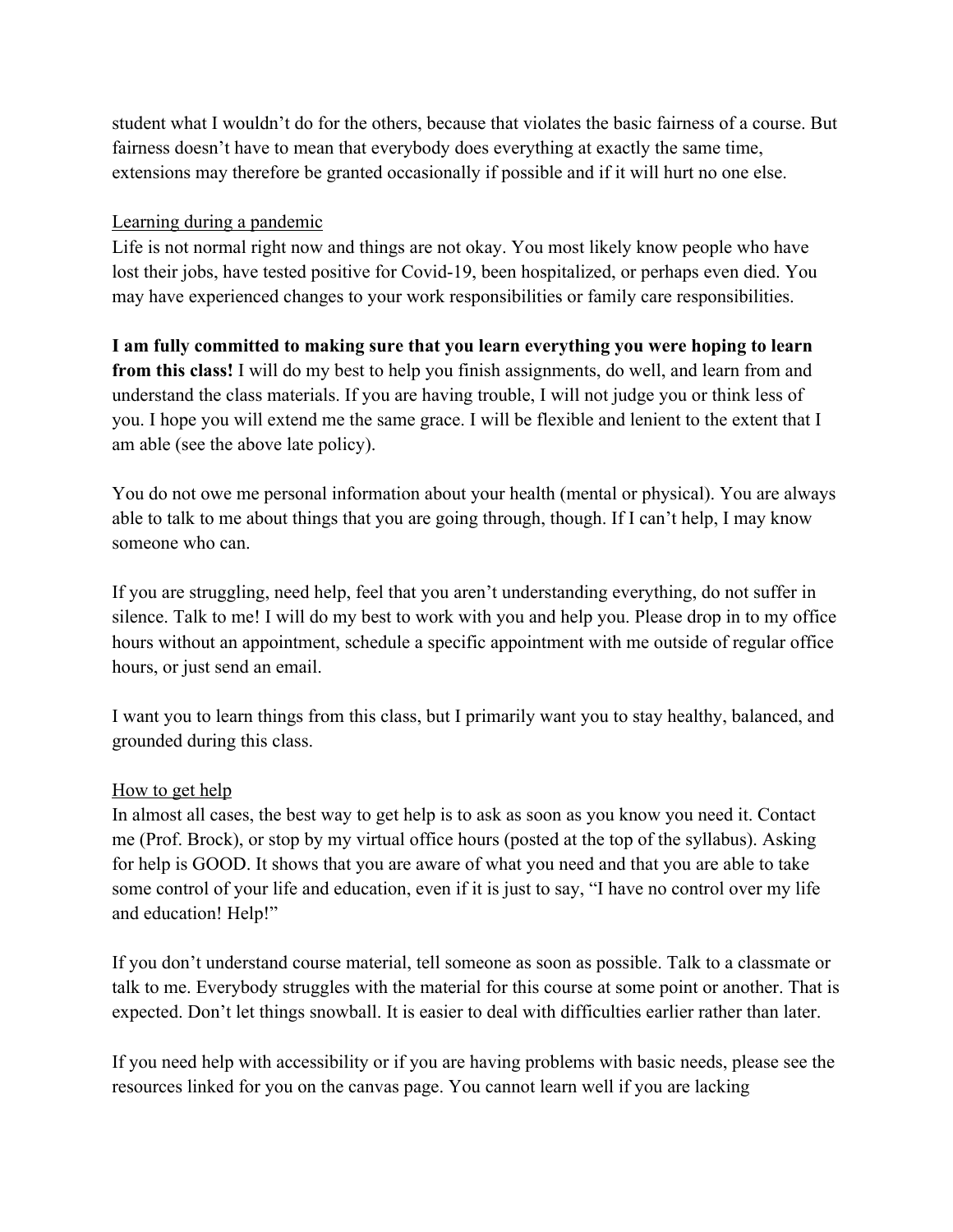accessibility accommodations or if you do not have basic food or shelter. Please let someone know and get the help you need!

## Civility:

A government class will necessarily touch on topics that are sensitive, controversial, and difficult. **Accordingly, I ask that above all students remain** *respectful of one another*. Personal attacks and comments that discriminate on the basis of race, ethnicity, gender, gender identity, age, ability, sexual orientation, religion, political party affiliation or national background will not be permitted. In this class I ask you to make a personal commitment to learning about, understanding, and supporting your peers. Value the diversity of the class, participate actively in discussion, and ask clarifying questions when necessary. Do not minimize or devalue statements by your peers, and do not assume that others are attempting to minimize or devalue you. Do not try to embarrass or demean your peers. You may disagree with ideas and constructively challenge each other, but you may not make personal attacks. Be open and ready to be challenged and come to class ready to learn and grow. Similarly, I cannot promise that you will never perceive my political beliefs and positions; but I do promise that I will not push or force them upon you, I ask that you behave similarly. If you struggle to abide by these etiquette rules, you will be dropped from the class, and you may be removed from the university (see academic freedom statement).

### Email:

Please approach all of your emails as if they were professional academic correspondence, and not text messages. You should include your name and section number in your subject line, as this makes it easier to identify students and get you the fastest and best response possible. Next, you should use the proper greeting, which includes the person's title and last name. First name basis is not appropriate when addressing your professor or the graduate assistant. The body of your text should be checked for basic spelling errors, tone, and clarity. *Please realize that I may not be able to respond to emails right away*. I will try to get to your emails within 24 to 48 hours or, at the latest, or on the next business day, should you email on the weekend. If you email me with a question that is answered in the syllabus, I will simply refer you back to this document. I may also answer through Canvas or a general email to the class, rather than writing you back personally, if your question reflects a general concern.

### Technology:

If you need immediate technological assistance, try contacting the help desk. I will always try my best to get to your emails as quickly as possible, but I am human, and my responses may not be as fast as you would need them to be, especially if you email me at night. Further, I am not a technology expert.

### Online Course Attendance Policy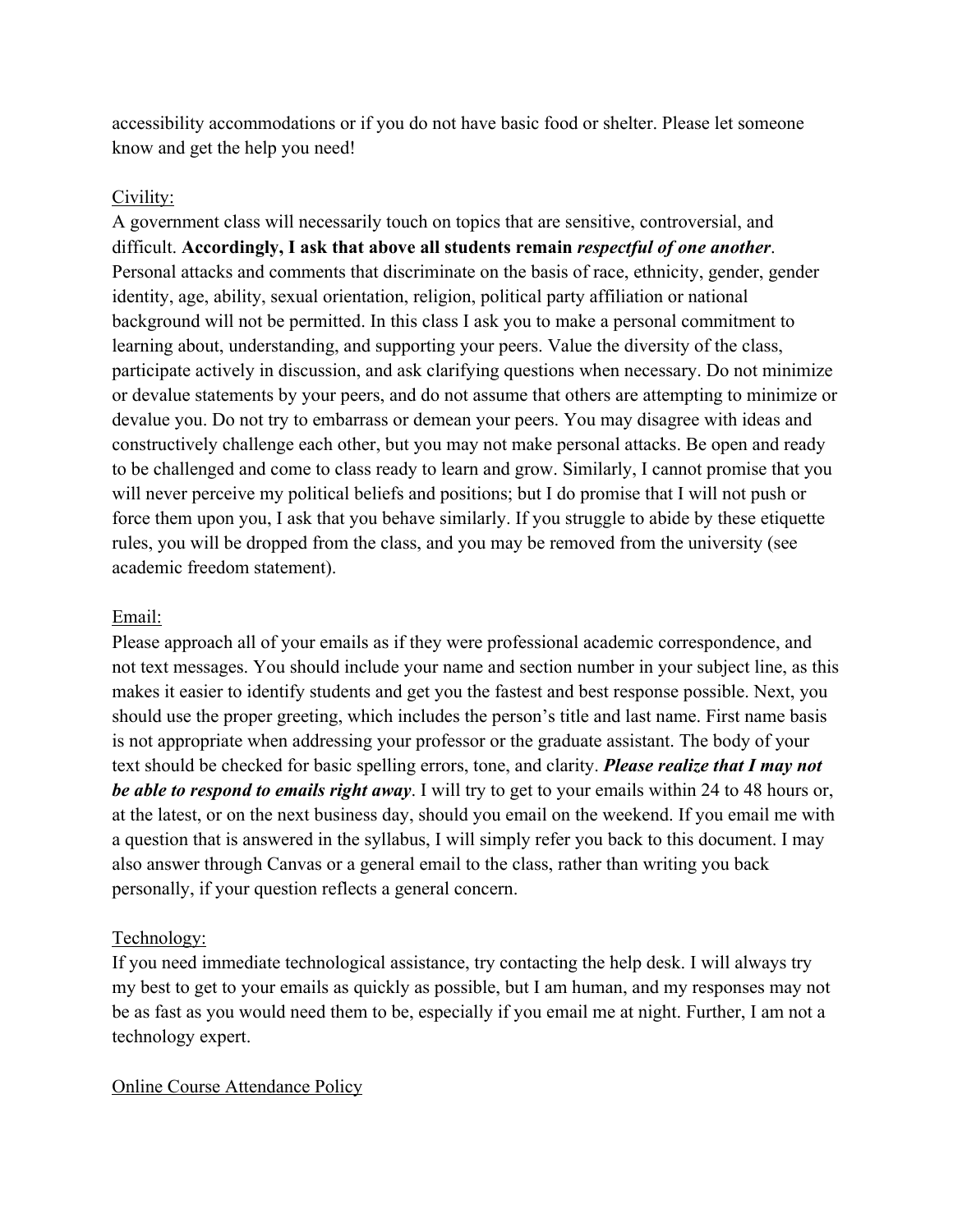Students are expected to log-in and use Canvas for a total of about 3 hours a week, in a regular semester. You will also need to dedicate a minimum of around 6 hours a week to studying and working on assignments. Please bear in mind that this is an average, some weeks may involve less work, other weeks will involve more. As a general rule, you should login to the course and check your email at least two to three times per week.

Modules for the course will be open for a specified length of time, and no longer, unless you have discussed an extension with me. This is to ensure that students are keeping similar pace throughout the semester and to prevent you from falling behind. Each module deadline will serve as a benchmark for your overall progress in the course. Remember that the online education environment requires a high degree of self-discipline and intrinsic motivation. I suggest that you keep a steady pace throughout the semester. Mark deadlines clearly on your calendar.

## Course Email / Announcements

There will be frequent updates posted in the course announcements area and via email. This is the primary avenue of communication for this course. Each student is expected to read the information and keep current with the course. Many frequently asked questions are addressed via announcements and some may contain vital course information. These are official course communications, and you will be held accountable for the information provided via electronic communications.

# Course Honor Code

Scholastic dishonesty is a violation of the TWU Student Code of Student Conduct. Scholastic dishonesty includes, but is not limited to, cheating on a test, plagiarism, and collusion. Students are expected to complete all course work by their own efforts and in their own words.

When you cite or paraphrase another author, you are required to properly acknowledge all sources with a parenthetical citation in the body text and provide a bibliographic listing on a works cited page, using MLA, APA, or another recognized format. If you have any questions about citations, contact me immediately. Any attempt to submit work that is not a product of your own efforts will result in an automatic "F" for the assignment and the course. In addition, you may face disciplinary action by the college administration leading up to expulsion from the college.

The college uses a premier plagiarism detection program known as "Turn It In." Since all papers will be electronically submitted for review, I implore you to avoid procrastinating and begin your work as soon as possible. Time seems to be the largest factor in a student's decision to plagiarize.

# **C. TWU Policies**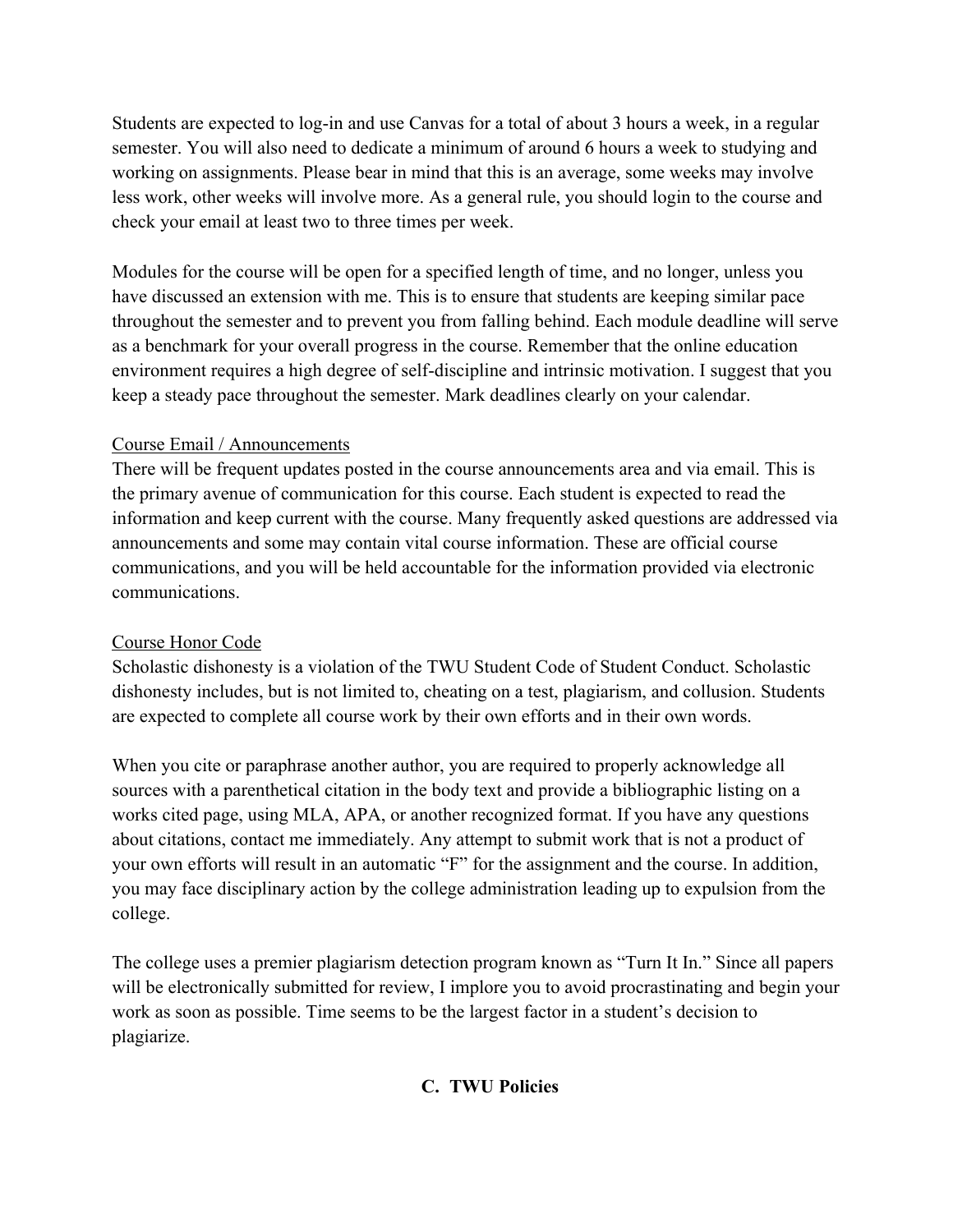#### Face Coverings:

Because we are a "Campus with a Heart," we require wearing a face covering over the nose and mouth in public spaces such as hallways, classrooms, instructional areas, and other common areas to protect fellow students, staff and faculty members. In classrooms, faculty have the right to deny a student entry into the room if the student is not wearing a face covering or to ask the student to leave if she/he removes it during class. Exceptions will be made only if students have an approved and documented disability accommodation. Students needing accommodations should contact the Office of Disability Services for Students (https://twu.edu/disabilityservices $\Lambda$ .

### Disability Support Policy Statement:

Texas Woman's University strives to make all learning experiences as accessible as possible. If you anticipate or experience academic barriers based on your disability (including mental health, chronic, or temporary medical conditions), please contact me via email/phone or during office hours, so that we may privately discuss options. To establish reasonable accommodations, please register with Disability Services for Students (DSS). After registration, contact me as soon as possible to discuss your accommodations so that they may be implemented in a timely fashion. *DSS contact information:* Disability Services (www.twu.edu/dss); dss@twu.edu; 940-898-3835; CFO Ste. 106

### Title IX:

Students who may need academic accommodations due to pregnancy (including termination of pregnancy, childbirth, and lactation) are encouraged to complete the Title IX Pregnancy Accommodation form (https://twu.edu/pregnancy-accommodation-form/) to coordinate your academic needs.

### Academic Integrity:

Honesty in completing assignments is essential to the mission of the University and to the development of the personal integrity of students. In submitting graded assignments, students affirm that they have neither given nor received unauthorized assistance, and that they have abided by all other provisions of the Code of Conduct in the TWU Student Handbook. Cheating, plagiarism, collusion, dual submission of a paper or other kinds of academic dishonesty will not be tolerated and will result in appropriate sanctions that may include failing an assignment, failing the class, removal from an academic program, or being suspended or expelled. Allegations of academic dishonesty in this course may be reported to the Office of Civility and Community Standards. The specific disciplinary process for academic dishonesty is in Section 5 as part of the TWU Student Code of Conduct (http://www.twu.edu/student-handbook). For details on avoiding plagiarism, review Plagiarism

(http://libguides.twu.edu/c.php?g=270163&p=1803990) from The Library.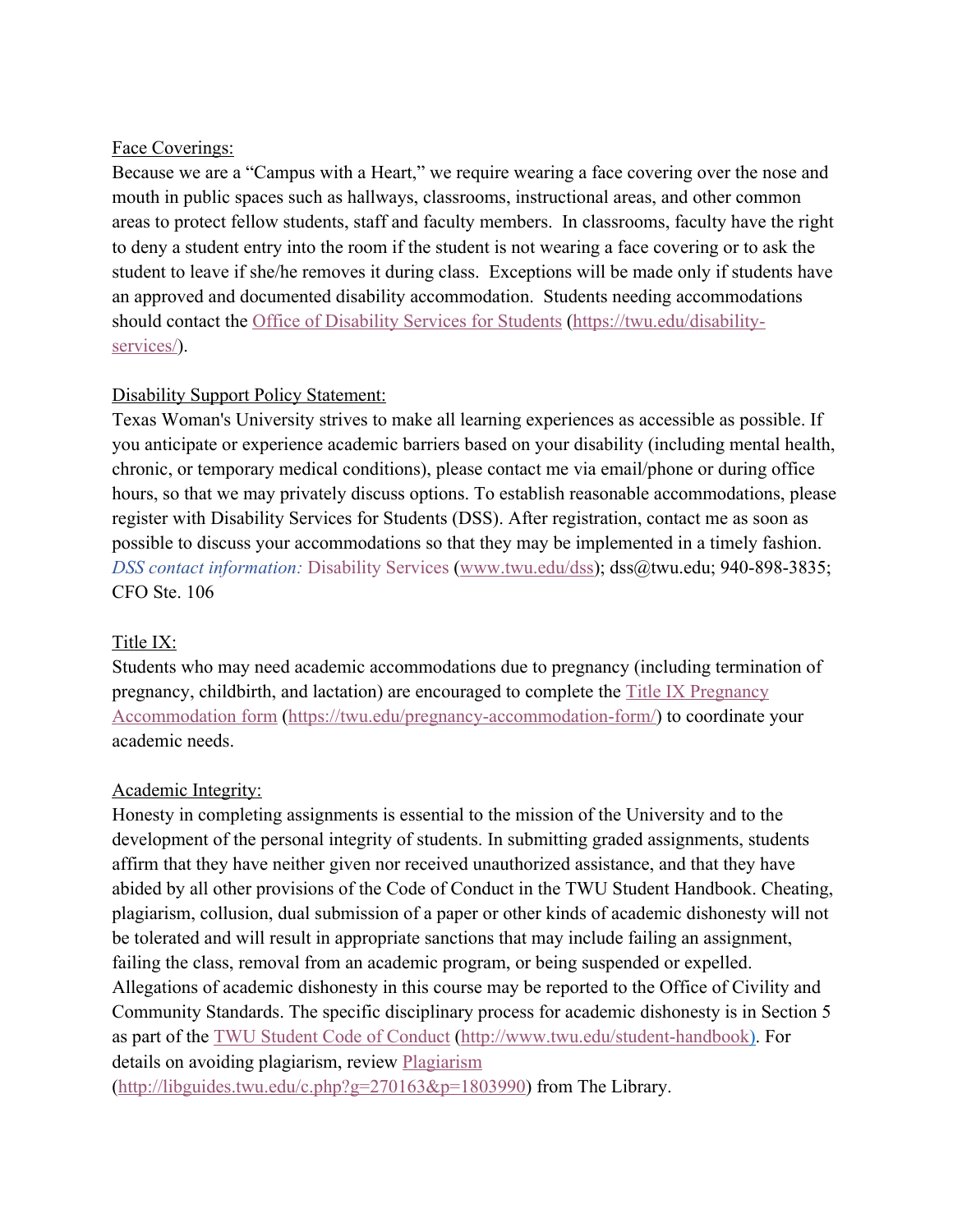In an effort to ensure the integrity of the academic process, Texas Woman's University vigorously affirms the importance of academic honesty as defined by the TWU Student Code of Conduct. Therefore, in an effort to detect and prevent plagiarism, faculty members at Texas Woman's University may now use a tool called Turnitin to compare a student's work with multiple sources. It then reports a percentage of similarity and provides links to those specific sources. The tool itself does not determine whether or not a paper has been plagiarized. Instead, that judgment must be made by the individual faculty member.

Assignments are checked for plagiarism using Turnitin.com.

#### TWU Attendance Policy:

Consistent attendance is vital to academic success and is expected of all students. Grades are determined by academic performance, and instructors may give students written notice that attendance related to specific classroom activities is required. Absences do not exempt students from academic requirements. Excessive absences, even if documented, may result in a student's failing the course. Excused absences are within the purview of the instructor. Students must consult with instructors regarding make-up work.

*In the event of a significant disruption of course activities because of an extraordinary environmental situation (e.g., COVID-19), this syllabus is subject to change. Any and all changes will be communicated with students in as timely a manner as the situation allows.*

**Additionally, I reserve the right to make any changes to this syllabus and/course as the semester progresses which I see fit in order to better its progression.**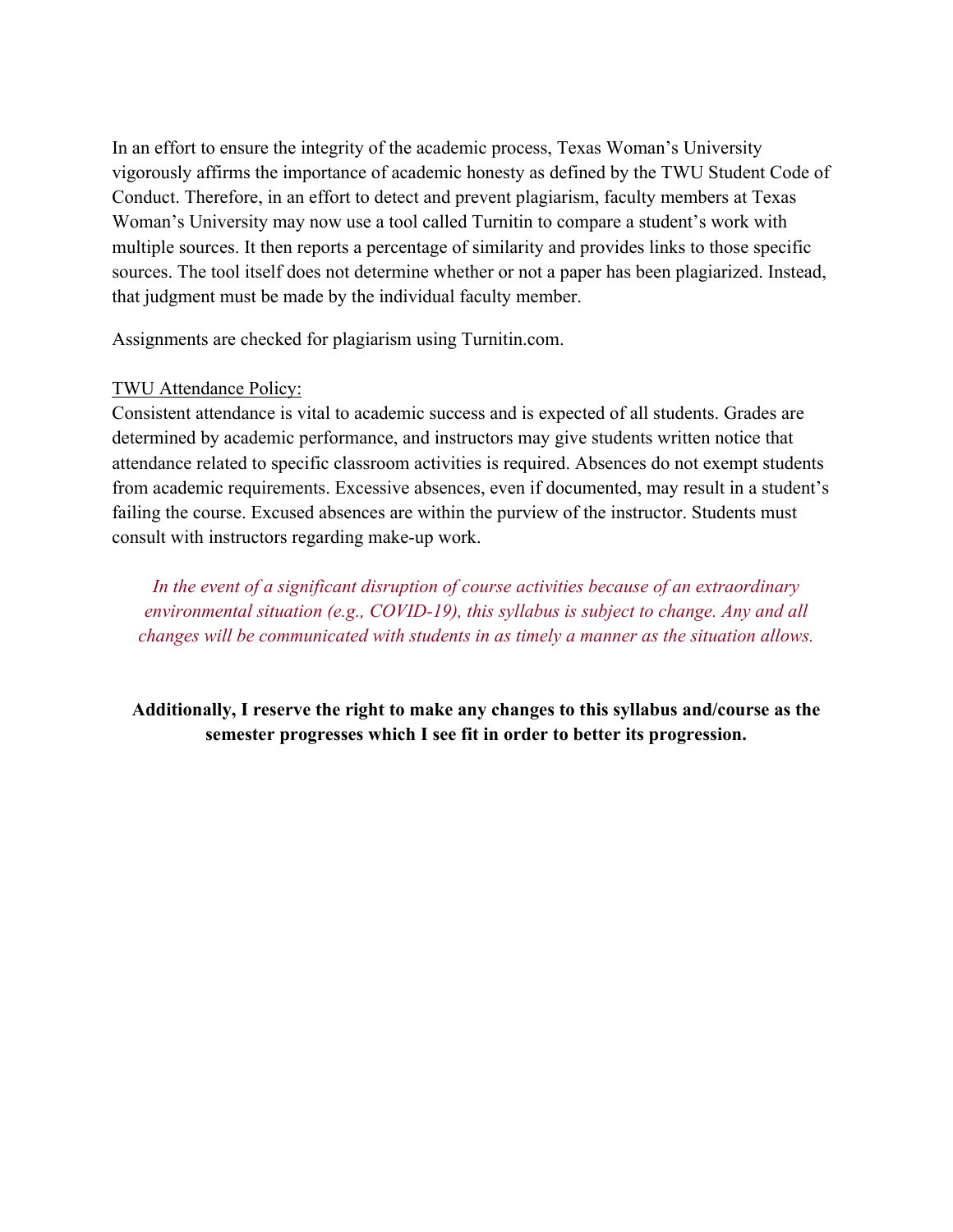## **Money and Politics Databases and Resources**

Domestic https://www.lobbyview.org/ https://www.opensecrets.org/ https://sunlightfoundation.com/ https://www.followthemoney.org/

International https://lobbyfacts.eu/ https://lobbycanada.gc.ca/app/secure/ocl/lrs/do/guest https://www.transparency.org/en/ http://www.oecd.org/gov/ethics/ https://www.justice.gov/nsd-fara

#### **Course Schedule**

Please note that the date listed on the course calendar represents the module deadline.

#### **Part I: Political-Economic Systems**

Jan 14: Module 1 Foundations

- All: Excerpt from Dahl (1957) "The Concept of Power" *Behavioral Science, 2:3* (pp. 201-207)
- All: Hersh (2020) "College-Educated Voters are Ruining American Politics" *The Atlantic.*
- Grad Students: Literature Reviews, excerpt from Howard, "Thinking like a political scientist"

Jan 21: Module 2 Collective Action (Dr. Born)

- All: Excerpt from Olson (1971) "Logic of Collective Action" (pp. 1-11)
- All: Jagers et al. (2019) "On the Preconditions for Large-Scale Collective Action" (pp. 1282-1287)
- Grad Students: Knopf, "Doing a Literature Review"

Jan 28: Module 3 Interest groups (Dr. Born)

- All: Scott (2018) Lobbying and Society: A Political Sociology of Interest Groups (Chapter 1, 29 pages)
- All: Salisbury (1990) "The Paradox of Interest Groups in Washington—More Groups and Less Clout," in The New American Political System, 2nd ed., ed. Anthony King (pp. 208- 221)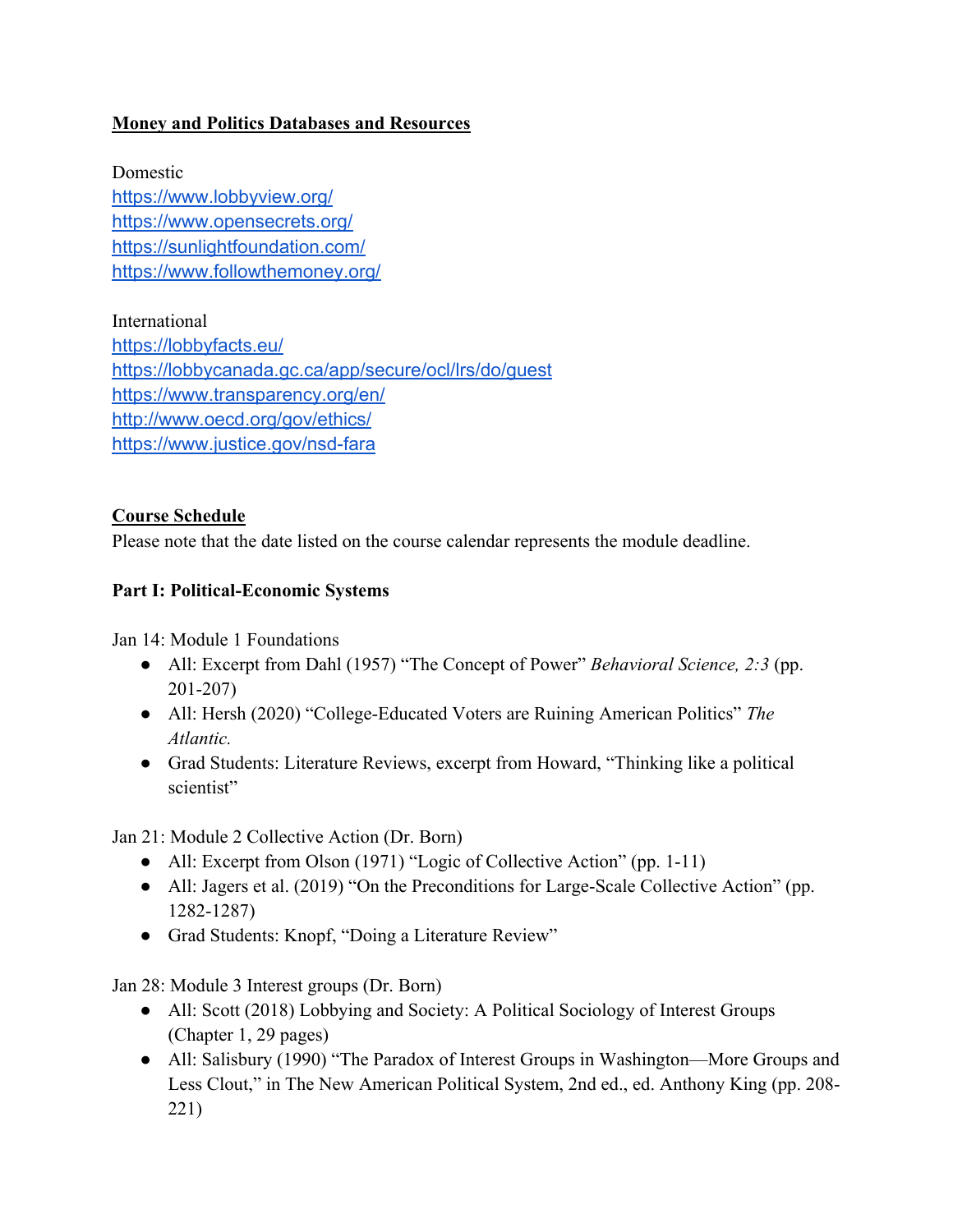● Grad Students: Schlozman et al. (2015) "Organizations and the Democratic Representation of Interests: What Does It Mean When Those Organizations Have No Members?" *Perspectives on Politics* 13(4): 1017-1029.

Jan 28: Synchronous Zoom Meeting #1

# **Part II: Campaigns**

Feb 4: Module 4 Court Cases and Campaign Contributions (Dr. Brock)

- All: Hersh (2020) "Rage Donating Only Made Democrats Feel Better" *The Atlantic*  https://www.theatlantic.com/ideas/archive/2020/11/folly-just-throwing-money-politicalcandidates/617074/
- All: Ansolabehere, Figueirdo, and Snyder (2003), "Why is there so little money in politics?"
- All: Li (2018) "How Internal Constraints Shape Interest Group Activities: Evidence from Access Seeking PACs"
- Grad Students: Kelly (2016). "Political Quid Pro Quo and the Impact of Perceptions of Corruption on Democratic Behavior"

Feb 11: Module 5 Rent Seeking (Dr. Brock)

- All: Hall and Wayman (1990). "Buying Time: Moneyed Interests and the Mobilization of Bias in Congressional Committees"
- All: McKay (2018). "Fundraising for Favors? Linking Lobbyist-Hosted Fundraisers to Legislative Benefits"

Feb 18: Module 6 Representation and Reform (Dr. Brock)

- All: Grumbach, Sahn, and Staszak (2020). "Gender, Race, and Intersectionality in Campaign Finance" *Political Behavior.*
- All: Wood and Grose (*Forthcoming*) "Campaign Finance Transparency Affects Legislators' Election Outcomes and Behavior" *American Journal of Political Science.*
- Grad Students: Sanbonmatsu, Rogers, Gothreau. 2020. "The Money Hurdle in the Race for Governor"

Feb 25: Module 7 Money in elections around the world (Dr. Born)

- All: Hopkin (2004) "The Problem with Party Finance: Theoretical Perspectives on the Funding of Party Politics" *Party Politics 10:6* (pp. 627-651).
- All: Levush (2016) Regulation of Campaign Finance and Free Advertising. *Law Library of Congress.*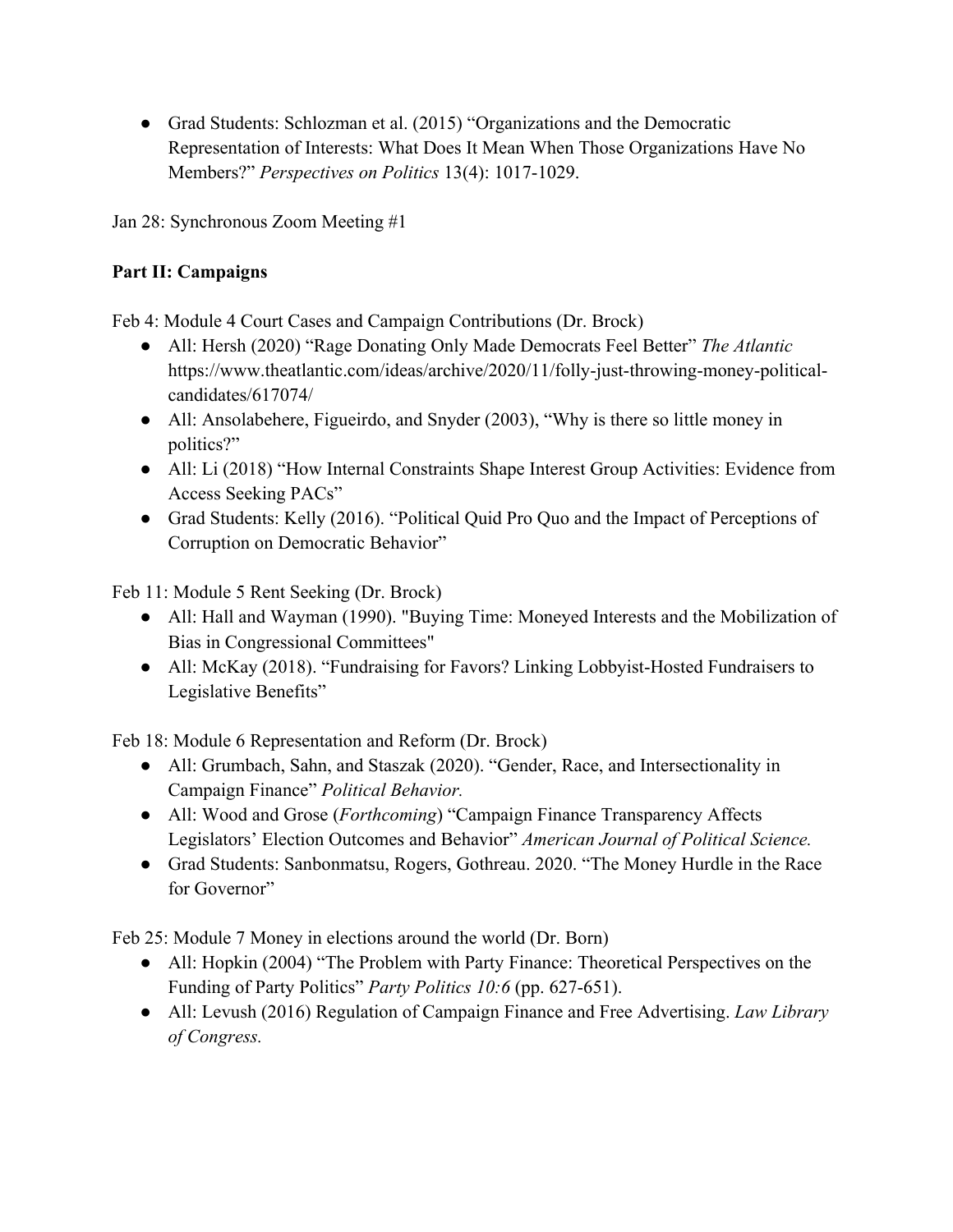• Grad Students: Fouirnaies (2020). How Do Campaign Spending Limits Affect Elections? Evidence from the United Kingdom 1885–2019. *American Political Science Review. First View.*

Feb 25: Synchronous Zoom Meeting #2

## **Part III. Interests & Influence in the U.S.**

Mar 4: Module 8 Lobbying (aims and forms) (Dr. Brock)

- All: Kaiser (2009). "A Scandal for our Time," *So Damn Much Money*
- All: Excerpt from LaPira and Thomas (2017) "The Problem" *Revolving Door Lobbying*.
- All: LaPira, Marchetii, and Thomas (2019) "Gender Politics in the Lobbying Profession" *Politics and Gender.*

Mar 8 - 12: Spring Break

Mar 18: Module 9 Lobbying (outcomes) (Dr. Brock)

- All: Excerpt from Baumgartner et al, (2009) "Lobbying and Policy Change"
- All: Baumgartner, Berry, Hojnacki, Kimball, and Leech (2014). "Money, Priorities, and Stalemate: How Lobbying Affects Public Policy" *Election Law Journal* (13):1.

Mar 25: Module 10 Regulatory capture (Dr. Brock)

- Libgober, Brian (2020) "Meetings, Comments, and the Distributive Politics of Rulemaking." *Quarterly Journal of Political Science* 15:1-33.
- Yackee, Susan (2006). "Sweet-Talking the Fourth Branch: The Influence of Interest Group Comments on Federal Agency Rulemaking" *Journal of Public Administration Research and Theory*. 16(1): 103-124.
- Grad: Literature Reviews, excerpt from Howard, "Thinking like a political scientist"

Mar 25: Synchronous Zoom Meeting #3

April 1 : Module 11 Foreign involvement & MNCs (Dr. Born)

- All: Tromblay (2018) Political Influence Operations: How Foreign Actors Seek to Shape U.S. Policy Making (Chapter 2 and excerpt from Chapter 7, pp. 55-86 and 205- 212)
- All: Huang (2020). "Armed rebel groups lobby in D.C., just like governments. How does that influence U.S. policy?" *Washington Post.*
- All: Shinkman (2018). "Countries and Influence: Enter through the Lobby." *U.S. News.*

# **Part IV: Interests & Influence, Comparative Context**